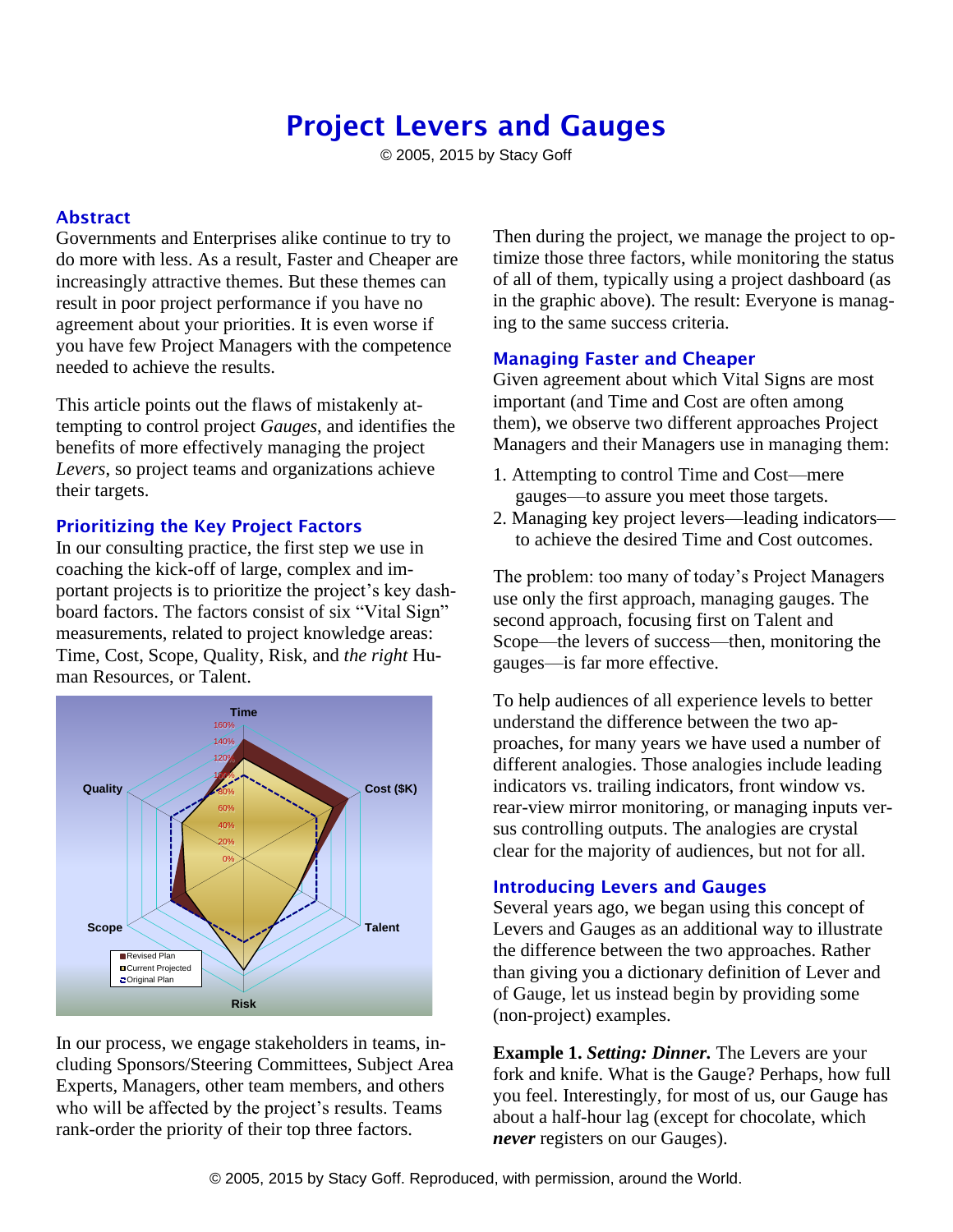Note that in this example, there are two Levers, and one must master the appropriate use of each. Note that *appropriate* varies with the continent.



#### *Question 1:* Is the Gauge important? *Definitely!* In fact, because of the lag in

response, we need ways to determine the trend toward fullness if we are to be successful managing to it. Just-in-time reporting leads to over-eating!

*Question 2:* Can you avoid over-fullness by merely controlling the Gauge? **No!** You must manage your use of the Levers properly to do so. Already we can see useful comparisons to the project environment!

# **Example 2.** *Setting: The Shower.*



The Gauge is the hot/cold sensation when you test it with your hand. Other parts of your body may have different calibration for what temperature is "right". This means that you adjust the readings of the Gauge, leaving a bit of tolerance for your safety.

What is the Lever? It is the faucet handle or handles. Note that single-Lever handles are easier to adjust. But they are sometimes harder to figure out (a trade-off between ease-of-use and ease-of-learning).





*Question 1:* Again, is the Gauge important? **Absolutely so!** So much so, that we instinctively back away from the shower flow if we sense a change in the water pressure—a survival skill in avoiding scald or chill. This sense depends on another Gauge, monitoring changes in

water pressure. That is a very important Gauge! This is Project Risk Management applied!

*Question 2:* Does everyone have the same "ideal temperature", or do people's individual preferences vary? This is starting to sound very much like project work, but with softer measurements.

## **Example 3.** *Setting: The Stock Market.*

A little closer to the project world, now that the preceding examples help show the crucial interaction between Levers and Gauges, let's try this one. In the stock market, an important Gauge is a stock's Share Price. Can you



change performance by acting on the Gauge? Despite the efforts of some day-traders and commodity traders, only with very short term success.

*Question:* What are the Levers? In this case, they would have to include earnings growth and profit, together with more subjective factors, such as how well the company communicates with its stakeholders. This is sounding more and more like a series of close parallels to project work.

### Manage Levers and Monitor Gauges

As we mentioned earlier, all the vital signs are important, but Cost and Time are merely. They are important, and are often among the top three priorities in most projects. But as the above examples illustrate, **you cannot get optimum results just by controlling them**. Instead, you must manage the Levers (e.g.: Scope and Talent), and then monitor the Gauges to verify that your efforts are working.

Here are a few of the many actions high-performing project managers use to manage the Levers so they get the desired readings with their Gauges.

### *Action 1:* **Measure Scope Early, Manage it Constantly**

*Example:* Scope is a key Lever. If Scope increases, and all else is constant, what happens to project Time and Cost?

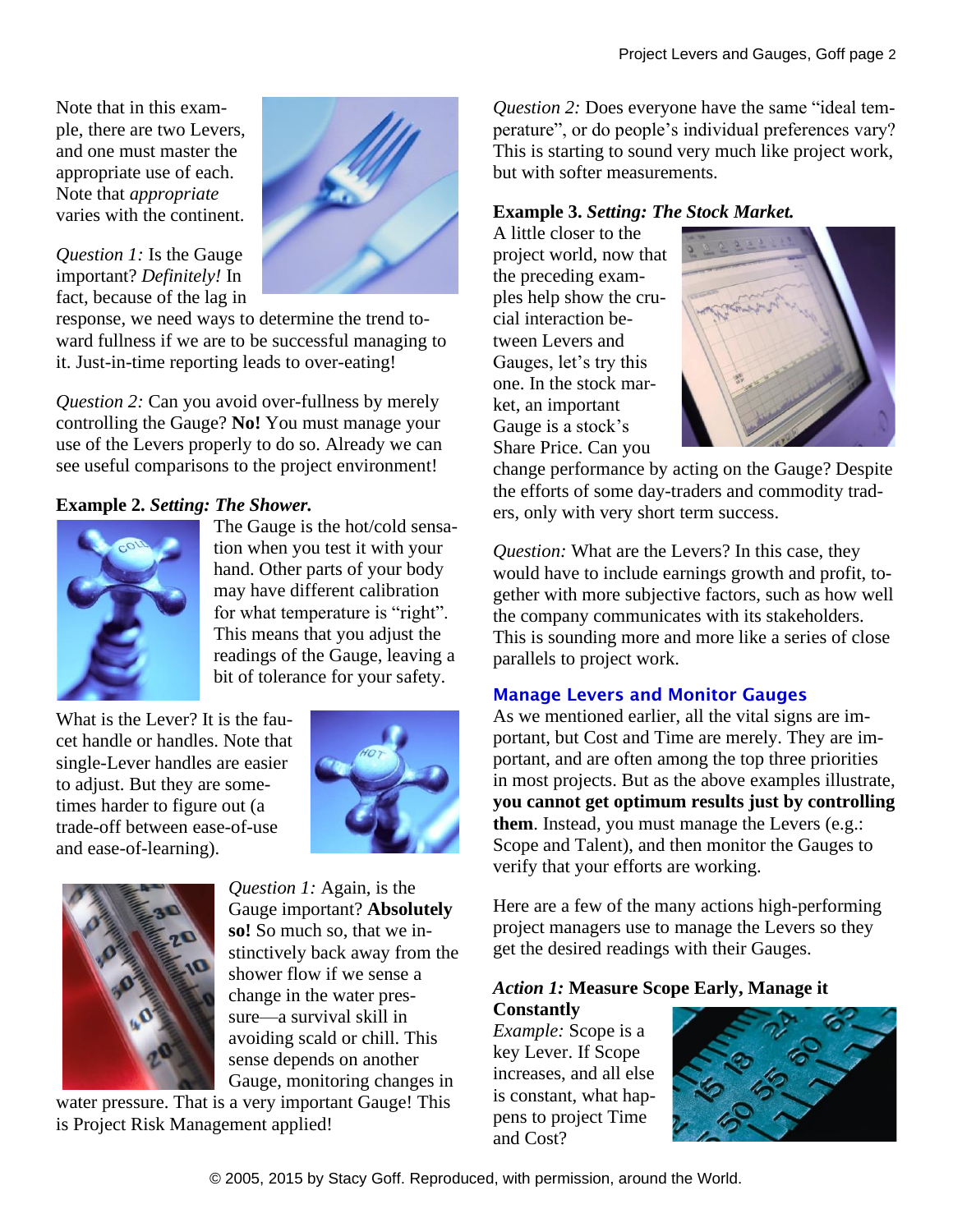Clearly, Cost goes up, and Time does as well if you cannot productively add more resources.

Thus, managing Scope as a Lever directly affects the project Time and Cost. Of course, this suggests that you have a way to measure Scope. How do you prove the project is larger, and by how much? Most disciplines have measurement points and methods for managing Scope, but the measures differ radically as do expectations about how much change is too much. Scope measurement and management are key competences of the most effective project managers.

*Action 2:* **Improve Team Member Performance.**



Skilled Human Resources are an important Lever. Put the right people with the right skills, availability and experience on your highest-priority projects.

*Example:* Barry Boehm's work<sup>1</sup> showed the difference on an Information Technology project between a team with one or more members having *Very High* Business Analysis and Application Experience, and another team with *Very Low* Experience. The performance difference: About three times the cost!

That excess cost does not even reflect the quality problems of the *Very Low* Experience team's results. Thus delivering the same Scope can cost three times as much, just based on this set of skillset Levers. And what do you think happens to Time? To Quality? *This* is the proven path to Better, Faster, Cheaper.

### *Action 3:* **Eliminate Unnecessary Constraints.**

Boehm also identified an *unrealistically tight deadline* as increasing Cost by 40%, just by itself. What do you think that does to Time? Does it impact Quality? So much for controlling a project through its Gauges rather than by managing the Levers!



This is like trying to make a dog happy by shaking it by its tail!

Yet setting unrealistically tight deadlines is a too-typical practice in less-competent project organizations. This does not mean those organizations have bad managers—it merely means they have not yet learned more effective project-oriented approaches.

## *Action 4:* **Eliminate Interruptions and Other Work Commitments.**

*Example:* Stretched-thin organizations (especially those trying to "do more with less") **sub-optimize project performance** when the project worker's interruption rate goes beyond a certain level. We've polled project groups for over 30 years, asking "what is your *Mean Time Between Inter-*



*ruptions*," and have heard many responses where the typical range is 8-15 minutes.

The result: **the work may cost twice what it needed to**. Want proof? If you attempt to complete a 20 hour assignment during the week, how much time would it take you if you came in on a weekend? For many of us who are subject to interruptions, it may take just 8- 12 hours when we perform the work on a weekend.

We suggest that you evaluate your own work pattern here, because your interruptions may also be your greatest cause of defects if you are doing deepthought work. Do you do any deep-thought work? We think *you try to*. The result: Lower quality!

# Why Many People Try to Control the Gauges

There are many different reasons why most Project Managers (and Executives) focus on trying to control the Project Gauges (rather than managing the Levers). Here is a short list of some of the reasons why they try to do so.



© 2005, 2015 by Stacy Goff. Reproduced, with permission, around the World.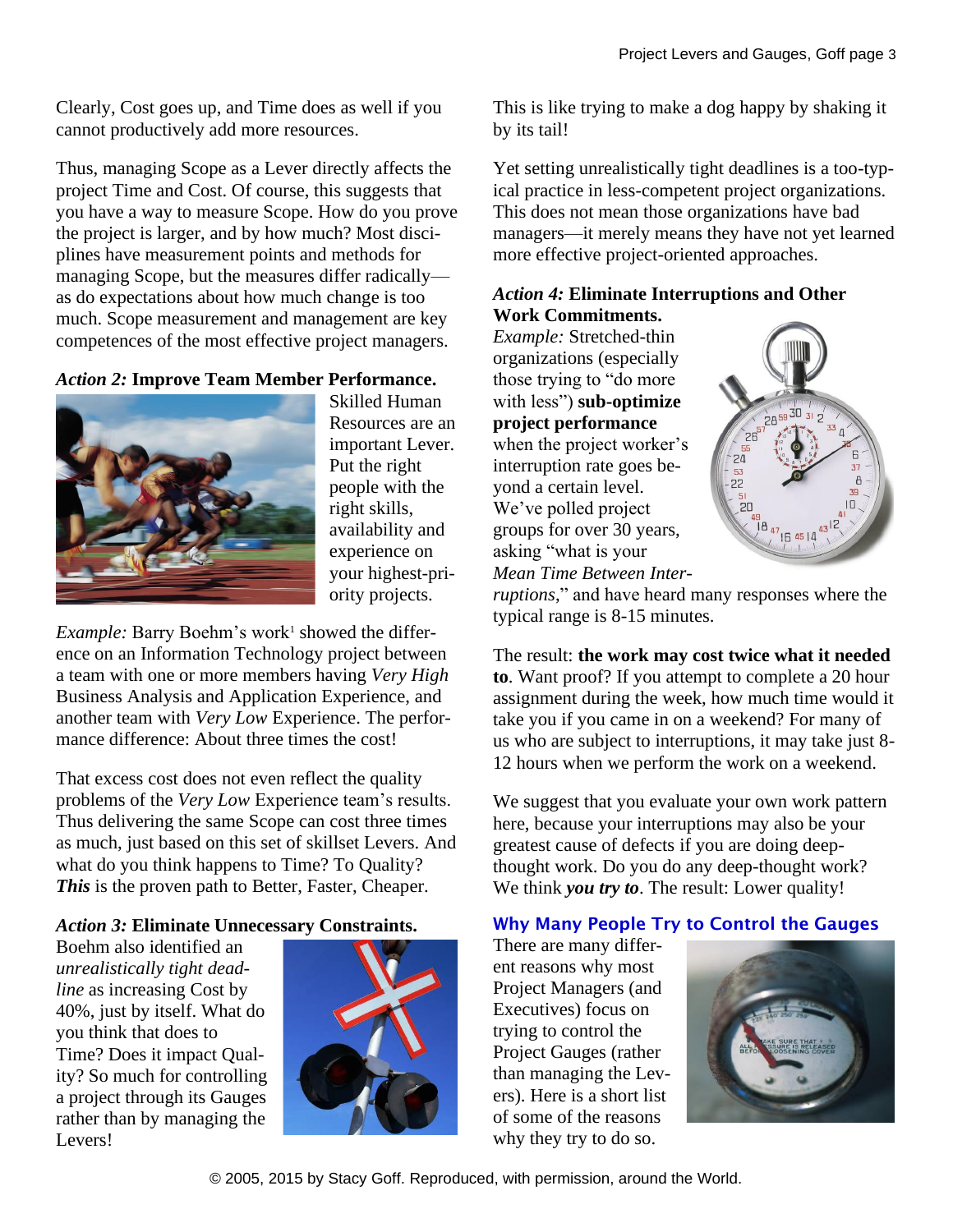Why so many focus merely on the Gauges:

- It seems easier:
- They are all your manager is interested in;
- They do not require as much skill or competence;
- That's all some of us ever learned.
- They are what that certification tested for.

If you insist on managing by Gauges, you should at least consider including Benefit/Cost Ratio or Return on Investment in your initial prioritization process, your in-project dashboard, and post-project evaluation processes. You will find that it is a Super-Factor, because it reflects a post-project aggregate measure (Gauge) of the right Scope, at the right level of Quality, delivered in the right Time at the right Cost.

Over time, paying close attention to managing the right Levers reaps greater return, and helps drive organizations to increased levels of project success. This is so crucial that we always suggest that our clients who use a Balanced Scorecard should use some type of Return on Investment measure on their projects.

## Keep Your Hand on the Levers and Your Eye on the Gauges

Today's most effective Project Managers (and their Managers) understand the interaction between the project Levers



and Gauges, **and they manage those interactions**.

This shows yet another difference between rote knowledge and demonstrated competence.

Specifically, competent Project Managers demonstrate the understanding that:

- The project Levers control or influence the readings of the Gauges.
- There can be great latency between action on a project Lever and the result on the Gauges.
- Managing Levers is pro-active; attempting to manage by Gauges alone is purely reactive; the former technique is the domain of the more effective Project Manager.
- By the time a Gauge 'goes red,' it is too late to correct it. This is like driving a car by looking only out the rear view mirror.
- Gentle nudging of the Levers (with attention to the results on the Gauges) tends to work better than massive changes in them; yet all too frequently we see too many projects with massive changes in momentum.
- For smart Project Managers: It is actually easier to manage a project by its Levers than to attempt to control it by its Gauges.
- Involving the team in managing Levers improves communication. Controlling Gauges reduces it.

The Gauges of a project are very important; especially for organizations that prioritize them in their top three project Vital Signs. But this article describes one differentiating competence that separates great Project Managers and teams from those that are not, yet. That competence is whether you understand that to manage, *rather than merely control,* you must manage the Levers, and monitor the Gauges.

### About This Article

Originally written in 2005, this article has been republished on websites and journals in six or more other nations, often in translated versions (with our permission). While the content is common-sense, the insights are still rarely demonstrated by many project managers, and their managers.

This article has also been the basis for numerous presentations around the World.